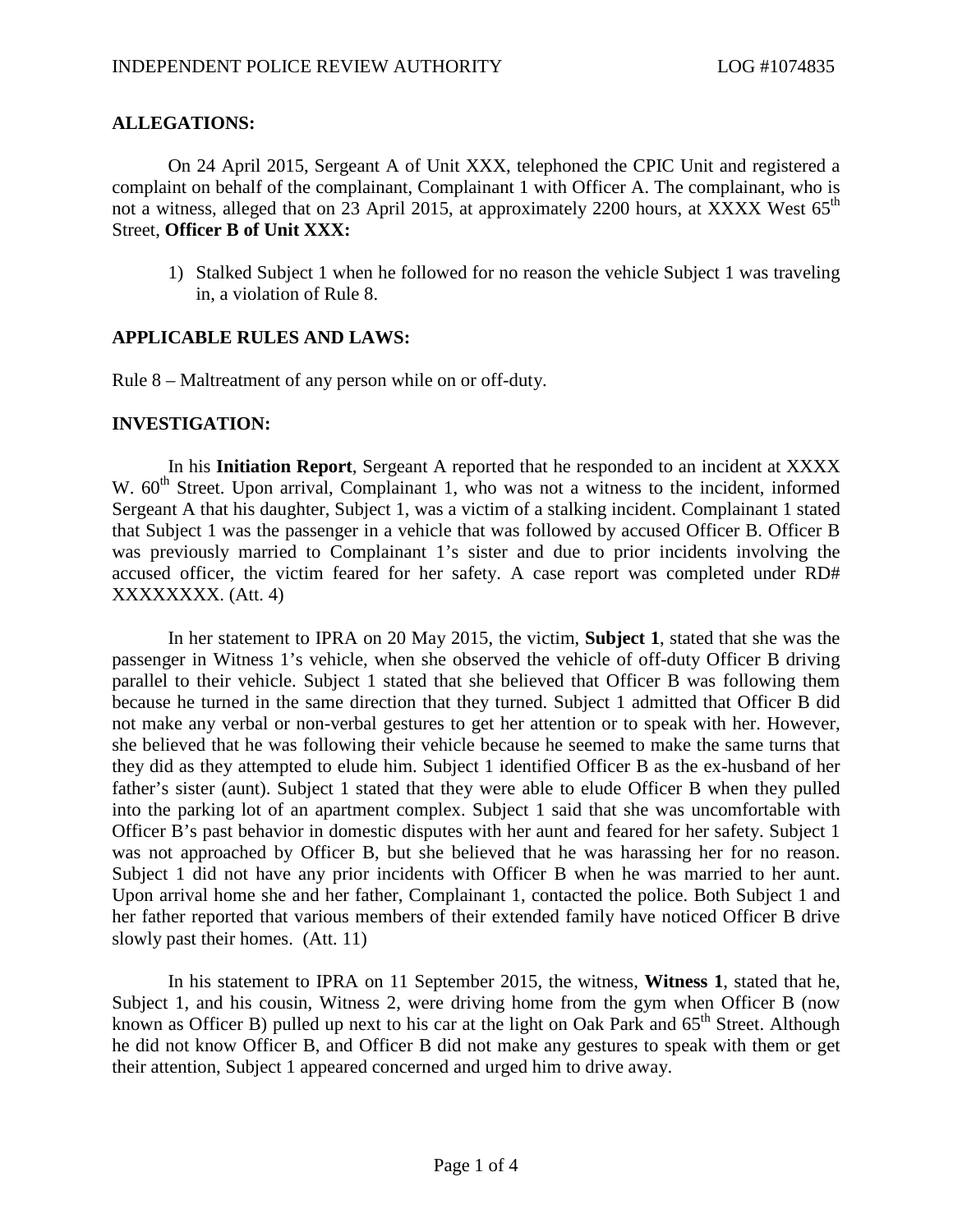Witness 1 turned left at the next block and observed that Officer B turned left as well. At this time, believing that Officer B may be following them, Witness 1 made additional turns and then entered the parking lot of an apartment complex building. They all waited in the parking lot until they no longer saw Officer B. Witness 1 stated that Subject 1 called her father and they all provided their accounts to the police officers that responded to her house. (Atts. 30, 38)

In a statement given to IPRA on 11 September 2015, **Witness 2**, stated that he was the rear passenger in his cousin's vehicle, Witness 1. In the front passenger seat was their friend, Subject 1. Witness 2 stated that he observed Officer B (now known as Officer B) after he was pointed out by Subject 1. Witness 2 stated that Officer B was behind them and never made any gestures to them. However, Subject 1 freaked out when she saw him and urged them to drive away from Officer B. Witness 2 stated that Witness 1 made several turns, but that Officer B appeared to be behind them after the turn. They ended up driving toward an apartment complex where they lost Officer B. They briefly waited in the parking lot as Subject 1 contacted her father. (Atts. 37)

A **Petition for Order of Protection, XX OP XXXXX** was requested by Complainant 1 on behalf of Subject 1 and her family. The sole allegation in the Petition was that on 23 April 2015, Officer B followed Subject 1 for several blocks. An **Emergency Order of Protection** was granted on 24 April 2015. The Order of Protection was vacated on 07 May 2015. (Atts. 15- 16, 51)

The **Event Query** and **911 OEMC** calls documented a call from Complainant 1, who reportedthat his 17 year old daughter was being followed by his sister's ex-husband, Officer B.<sup>1</sup> (Atts. 6, 22 - 23, 42)

The **Original Case Incident** and the **Case Supplementary Reports** for Stalking (RD# XXXXXXXX) documented that Subject 1 along with her friends; Witness 1 and Witness 2 were driving on  $65<sup>th</sup>$  street when Subject 1 saw off-duty Officer B pulled partially next to their vehicle. Officer B was married to Subject 1's aunt. Subject 1 was concerned due to prior incidents between Officer B and her family. Subject 1 told Witness 1 to turn left and Officer B made the same left turn as they did. Officer B continued to follow their vehicle until Witness 1 pulled into a parking lot of an apartment complex to lose Officer B. It was reported that Officer B never made any attempts or gestures to get Subject 1's attention or to contact her. Detective A was assigned to the stalking case and he conducted interviews with all of the involved parties including Officer B and his girlfriend, Citizen 1. Citizen 1 and Officer B related that they were together on the date and time of the incident at Cxxxx's Restaurant at XXXX W.  $79<sup>th</sup>$  Street, Burbank, IL. It was confirmed that after they left the restaurant, Officer B dropped off Citizen 1 at her residence at XXXX W.  $64<sup>th</sup>$  Place. It was learned that this was the same route taken by Subject 1 and her friends when they were eluding Officer B. Detective A continued the investigation by talking to Subject 1 about the incident and what was stated by Officer B and Citizen 1.

During this subsequent interview by Detective A, Subject 1 further reported that on the night of the incident, she was returning home from a gym and a baseball field that she never

<span id="page-1-0"></span> $1$  Complainant 1 referred to Officer B as Mxxx. Officer B has the middle name of Mxxx.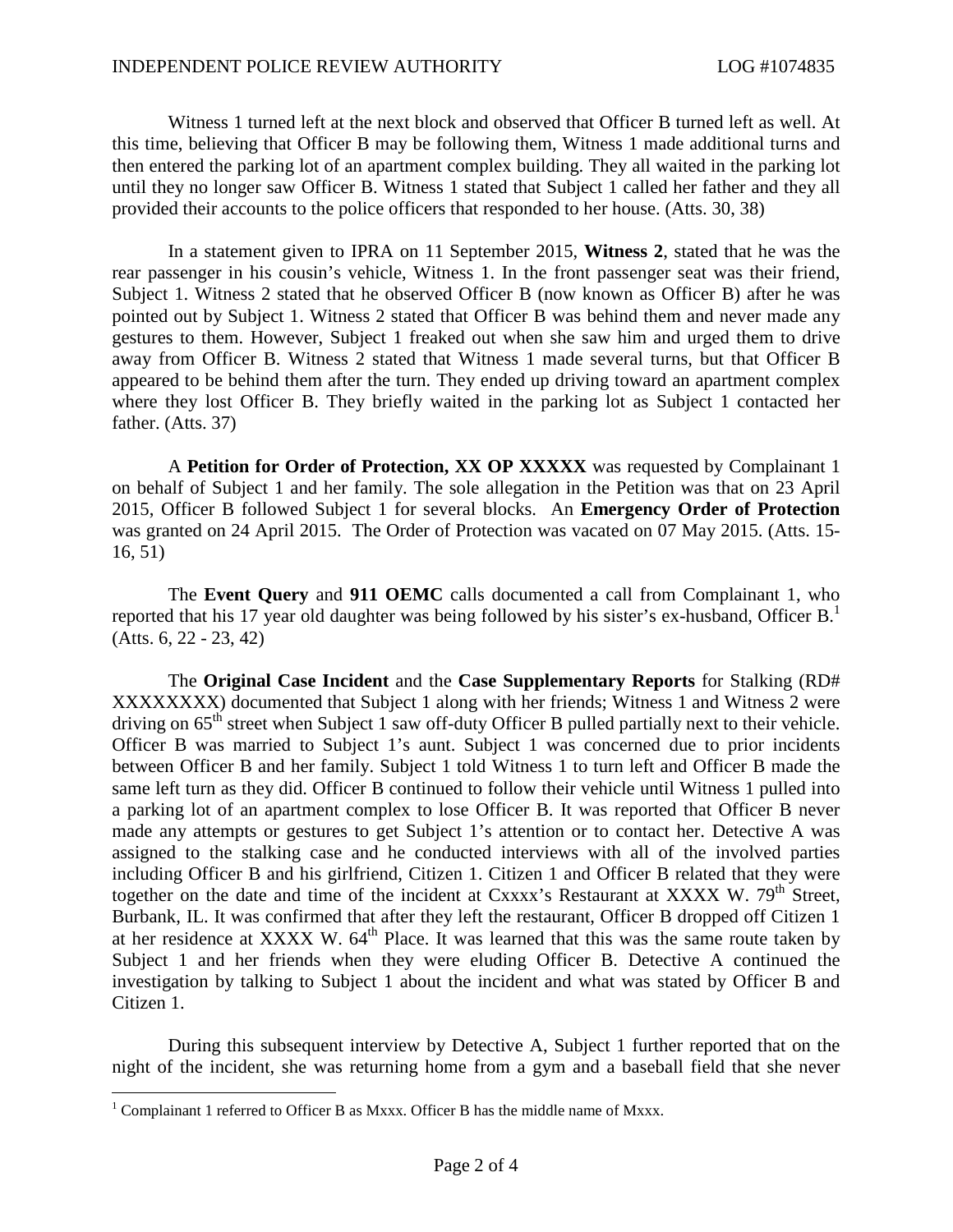visited before. It was agreed by Subject 1 and her father not to proceed with charging Officer B with stalking and a refusal to prosecute form was signed. After reviewing all the evidence, Detective A concluded that the incident did not fit the ILCS stalking requirements for charging since the victim and the offender reside at very close proximity and the frequency of sightings between them did not indicate deliberate behavior. The case was closed Unfounded. (Att. 20, 39  $-40$ 

The **Property Inventory Receipt** regarding RD #XXXXXXXX documented the Refusal to Prosecute Form and the Short Form Notice from Complainant 1 regarding not going forward with charges against Officer B for Stalking. (Att. 56)

The **security surveillance video** from Cxxxx's Restaurant, XXXX W. 79<sup>th</sup> Street, Burbank, IL contained footage of Officer B and his girlfriend, Citizen 1, in the restaurant on the date and time of this incident. Officer B and Citizen 1 left their table at 2159 hours. (Att 52, 53)

A **letter** to Officer B from the Illinois State Police, documented that Officer B's FOID card had been revoked and the use of his firearms was restricted as a result of an Order of Protection that was set in place on 24 April 2015. The letter asked Officer B to surrender his FOID card and weapons. (Att. 50)

A **letter** to **Attorney 1**, from the Illinois State Police Legal Office, from the Law Offices of Attorney 1 and Attorney 2, it documented the Disposition Order against Officer B regarding an Order of Protection that was vacated. The letter requested for the reinstatement of Officer B's FOID card so he can return back to duty since he is a Chicago Police Officer. (Att. 51)

Attempts were made to contact and interview **Citizen 1**, but all attempts were met with negative results. (Att. 54)

In a statement to IPRA on 18 November 2015, **Officer B** stated that he and Citizen 1 were out at Cxxxx's restaurant on the date and time of the incident. Officer B stated that he did not even know that Subject 1 had taken the same route that he took in order to drop off Citizen 1 at her residence. He denied observing Subject 1 at all, or having knowledge of the vehicle she was in; he reported that except for the court hearing regarding this incident, he had not seen Subject 1 in approximately six years and did not know whether he even would have recognized her on the date of the incident had he seen her. Officer B denied the allegation made against him and provided video recordings from Cxxxx's restaurant and from his home that documented his whereabouts and time. In addition, Officer B stated that it was Complainant 1 who drove past his residence and took photographs of his vehicle. Officer B stated that he does not have communication with the Subject 1's family since his divorce, and has no reason to follow Subject 1. (Atts. 49)

## **CONCLUSION:**

The Reporting Investigator recommends that **Allegation #1** against **Officer B** that he stalked Subject 1 when he followed for no reason the vehicle she was traveling in, a violation of Rule 8, be closed with a finding of **UNFOUNDED**. The evidence supports that Officer B and